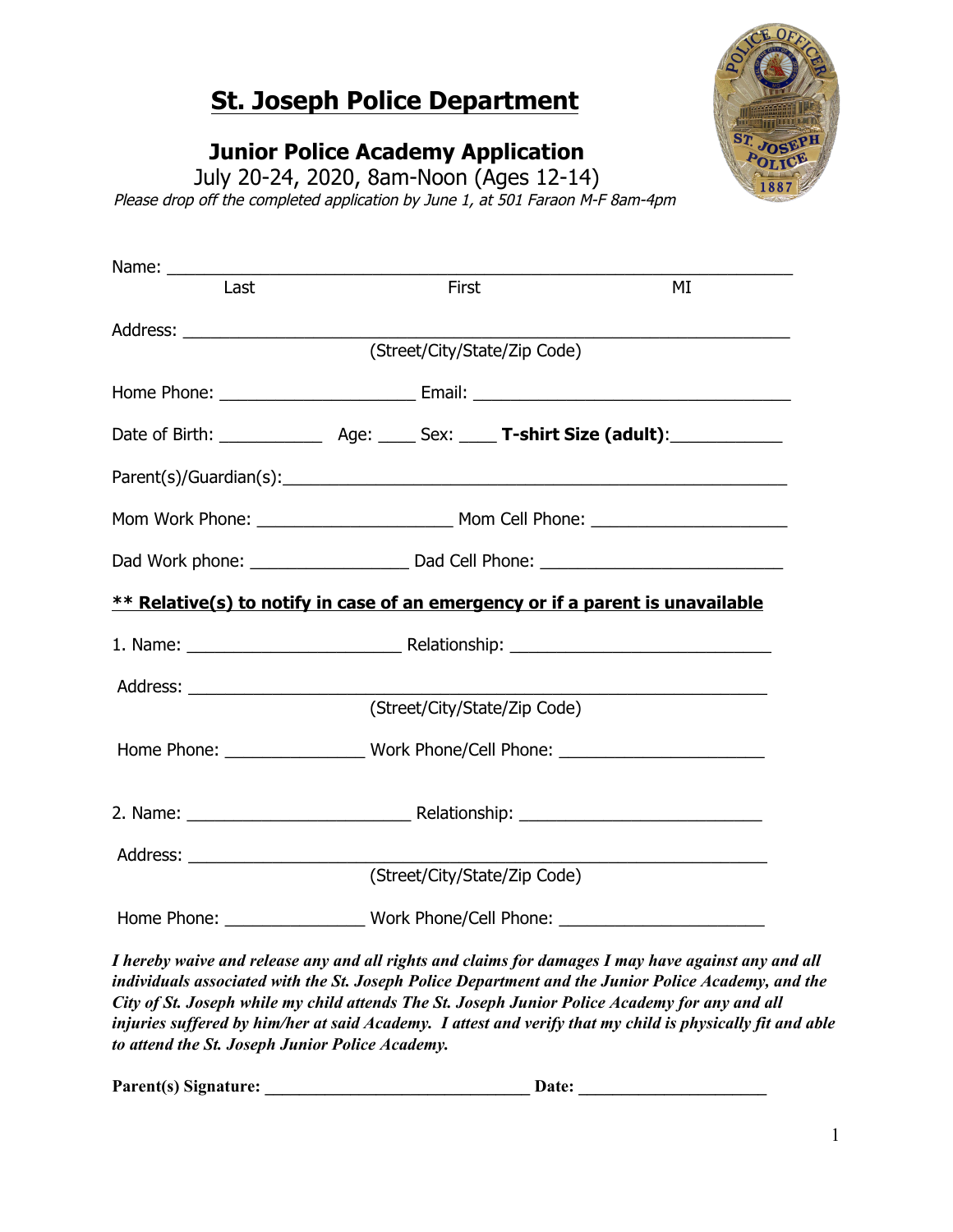## **PARENTAL PERMISSION AND RESPONSIBILITY**

I understand that the St. Joseph Police Department Junior Police Academy may accept my child to attend their Academy on the basis that I/WE have agreed to assume all risks arising from participation in said Academy. I/WE, the Parent/Guardian of **\_\_\_\_\_\_\_\_\_\_\_\_\_\_\_\_\_\_\_\_\_\_\_\_\_\_\_\_\_**, consent to his/her participation in this program and assume all risks and claims of damage of any nature or kind which my child could receive by reason of accident or injury while attending the Academy. The Academy staff and/or local hospital have my permission to treat the above child in the event of an emergency.

I/WE support the policies, regulations, and aims of the activities of the St. Joseph Police Department Junior Police Academy/City of St. Joseph I will talk to my child prior to attending the Academy and encourage them to take part in all activities, and to cooperate with the Academy staff and guest speakers.

I/WE also understand that if my child's behavior violates any of the Academy's rules or intimidates other cadets, the St. Joseph Police Department Junior Police Academy reserves the right to dismiss said child.

I/WE also understand that snacks may be provided throughout the day and Transportation to and from the academy is my responsibility.

Printed Name of Applicant:

Printed Name of Parent/Guardian: \_\_\_\_\_\_\_\_\_\_\_\_\_\_\_\_\_\_\_\_\_\_\_\_\_\_\_\_\_

Signature of Parent/Guardian: \_\_\_\_\_\_\_\_\_\_\_\_\_\_\_\_\_\_\_\_\_\_\_\_\_\_\_\_\_\_\_\_\_\_\_\_\_\_\_

| Date: |  |  |  |  |
|-------|--|--|--|--|
|       |  |  |  |  |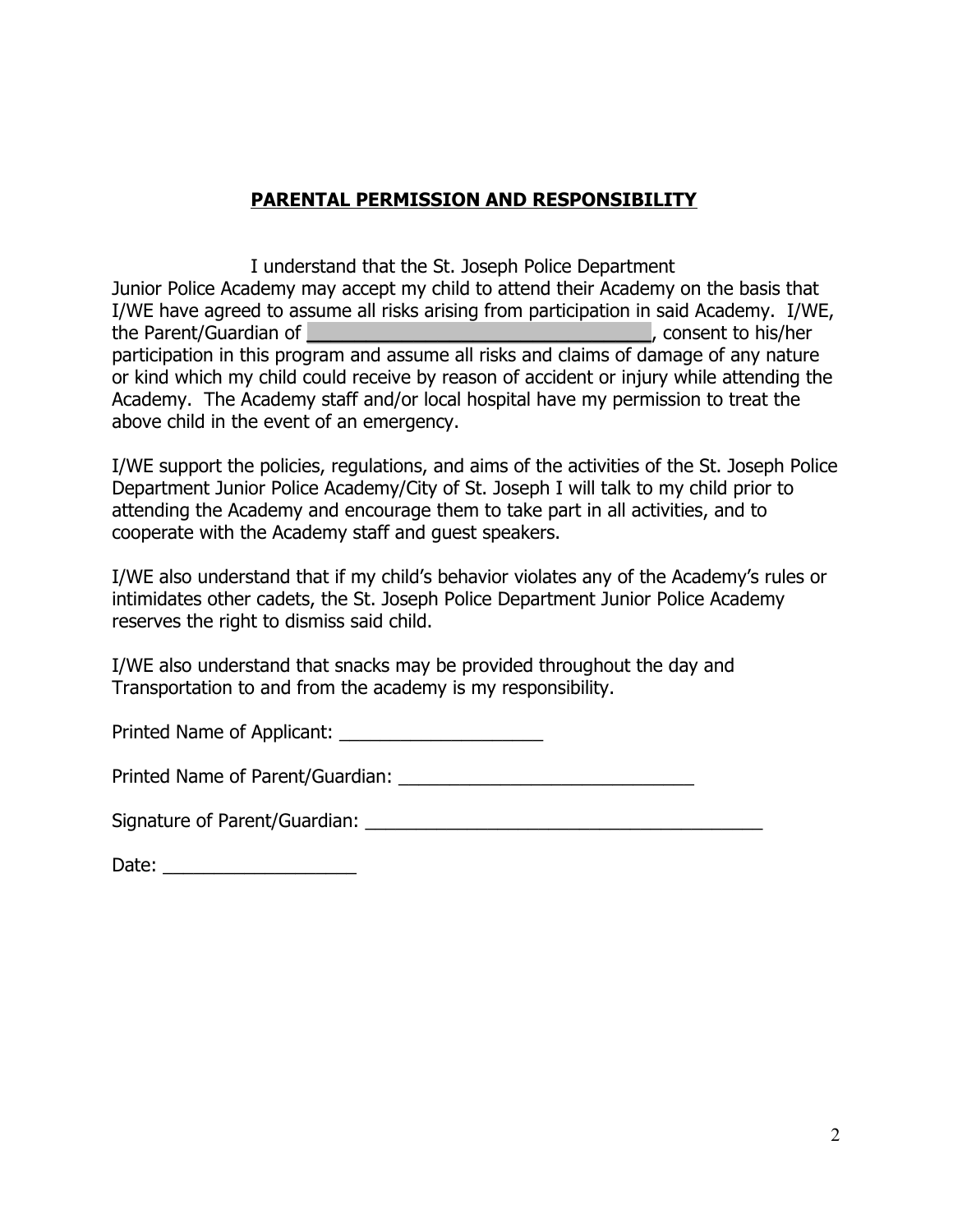## **PHOTO / VIDEO RELEASE**

For, and in consideration of, a copy of the photograph used, the undersigned, with intent to be legally bound, does hereby consent to the use and appropriation of his/her likeness in any **St. Joseph Police Department/ City of St. Joseph** broadcast, publication, demonstration, or display of photographs and or video/film recording of **The St. Joseph Police Department/St. Joseph Junior Police Academy/ and the City of St. Joseph**. The undersigned recognizes that his/her likeness may be used in publications, periodicals, advertisements, promotional materials, commercials, or video presentations for dissemination to the general public. Without limitation or reservation, and with an understanding of the special precautions undertaken by **St. Joseph Police Department/City of St. Joseph** to ensure confidentiality, I knowingly, intentionally and voluntarily, and for my heirs and administrators and assigns, do, Generally Release **St. Joseph Police Department and the City of St. Joseph**, its directors, officers, agents, employees, and members from any or all liability of every nature for the use or appropriation of my name or likeness. I further waive any and all claims or causes of action or claims including, but not to be limited to, defamation, false-light privacy, invasion of privacy, commercial misappropriation, and disclosure of private facts. I hereby state that I understand the content and effect of this Release and intending to be legally bound hereby, sign.

Printed Name of Parent/Guardian:

Parent/Guardian Signature: \_\_\_\_\_\_\_\_\_\_\_\_\_\_\_\_\_\_\_\_\_\_\_\_\_\_\_

Printed Name of Applicant: